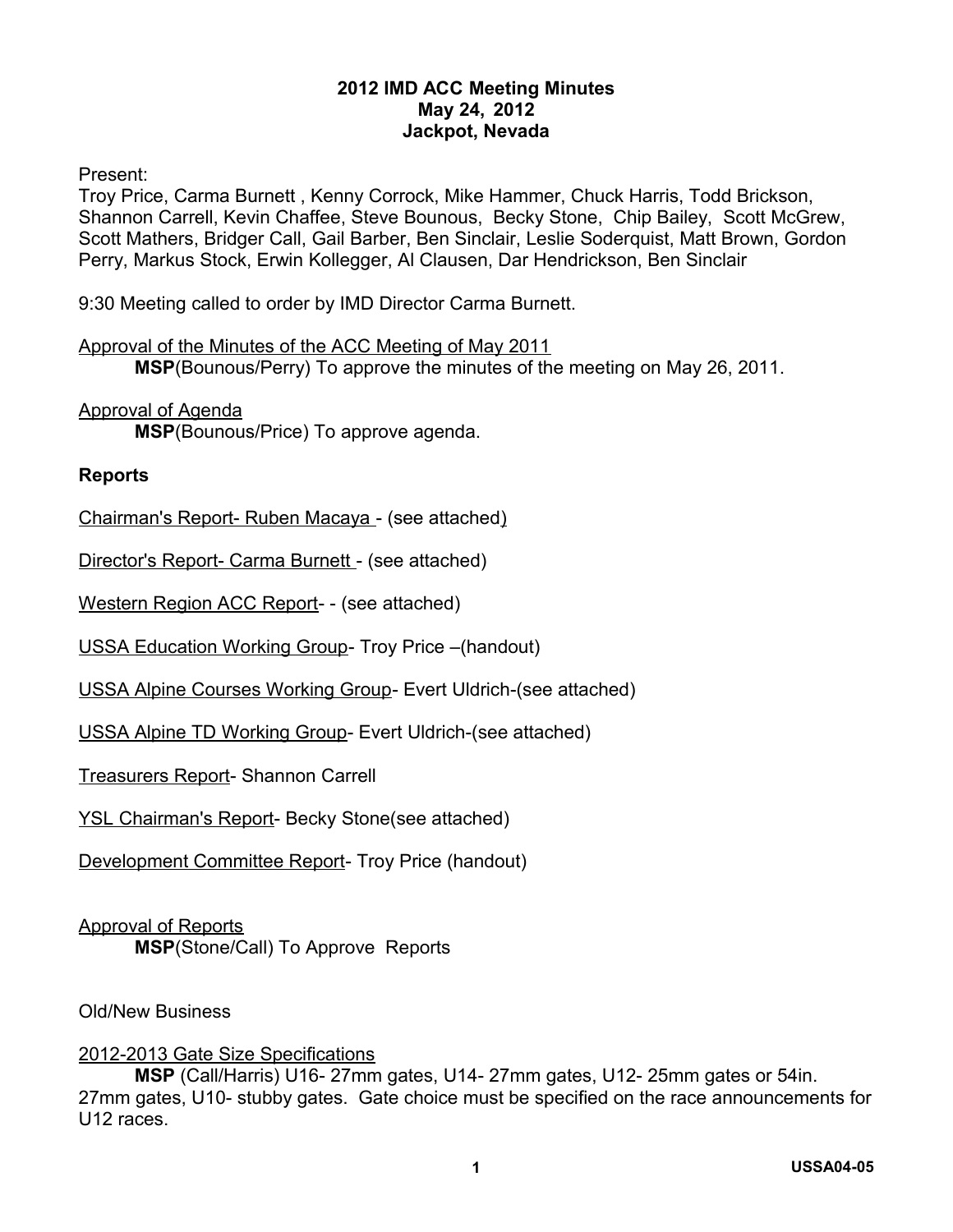### Online Race Registration

**MSP** (Sinclair/Harris) 1 opposed (Bounous)IMD race entry registration will remain status quo for the 2012-2013 season. IMD will not allow online registration.

## IMD Championships

**MSP** (Price/ Corrock) IMD Championship quotas will consist of : U10- 10 per gender for both North and South, U12- 30 per gender for both North and South. U8's may not compete in IMD Champs.

### IMD U 14 Series

**MSP** (Price/ Corrock) The U14 race series will be non-scored. U16's may have access to the U14 series if they have over 200 USSA points.

## U14 Championships

**MSP** (Price/McGrew) U14 champs will consist of a quota of 50 girls and 50 boys. Alaska will have a quota of 5 girls and 5 boys. Northern will have a quota of 25 girls and 25 boys. IMD U 16's will have a quota of 20 girls and 20 boys. The U14 Championships will be seeded based on race results from the series. Seeding will mirror the J3 Olympic seeding. The Championship will be a 4 day event with SL, GS and Super-G.

## 13 year olds in Open Races

**MSP** (Price/Call) 13 year olds will be allowed in the Eric Hayes and Snow Cup/ Last Chance races. Those athletes that wish to attend will need to buy a competitors license.

## Jackson Hole Open Super-G

**MSP** (Call/Harris) 13 year old who attend the Jackson Hole Open super-G's must designate on their entries whether they wish to race in the U14 race or the U16 race.

### U16 Seeding

**MSP** (Sinclair/ Price) Seeding for the U16 Championships will be based on USSA points.

### Overall IMD DH Title

**MSP** ( Bounous/ Perry) The IMD DH title will be awarded to the athlete with the best 2 results from the WR FIS DH

### Skills Quest Discussion

Skills quest will be a part of YSL Champs. Becky Stone, Troy Price and Scott Mathers will work out the logistics and schedule for that event.

# Approval of the Calendar

**MSP** (Perry/Bounous)

#### Approval of the Budget **Tabled**

Todd Brickson has been voted in as the IMD ACC Vice Chairman